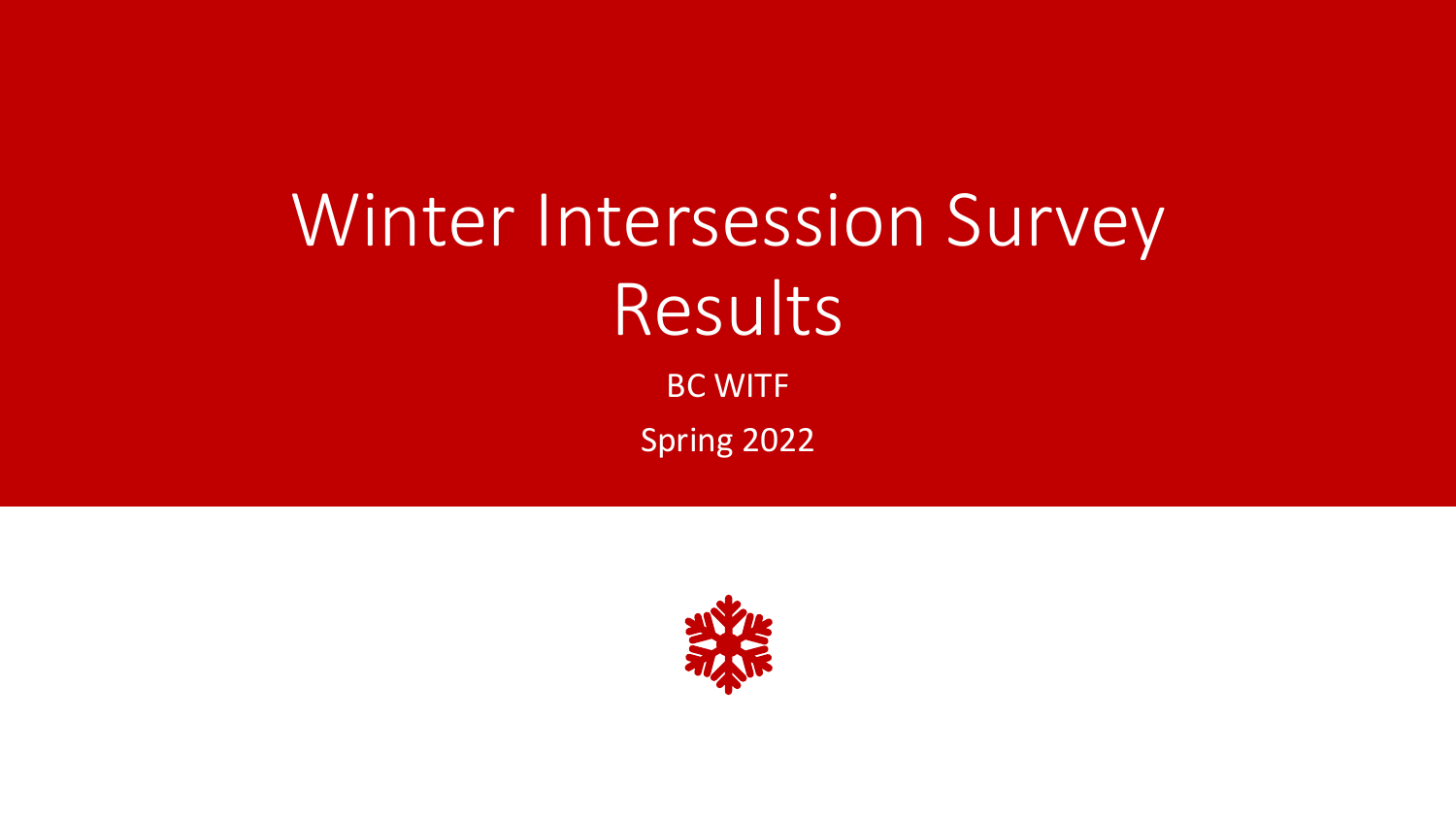### Number of Responders

| <b>Survey</b>                                           | <b>Number</b> | <b>Headcount</b> | Percentage |
|---------------------------------------------------------|---------------|------------------|------------|
| Student                                                 | 1143          | 22,502           | 5%         |
| Classified                                              | 34            | 276              | 12%        |
| Part-Time /<br><b>Temp Full-</b><br><b>Time Faculty</b> | 82            | 376              | 22%        |
| <b>Full-Time</b><br>Faculty                             | 268           | 323              | 83%        |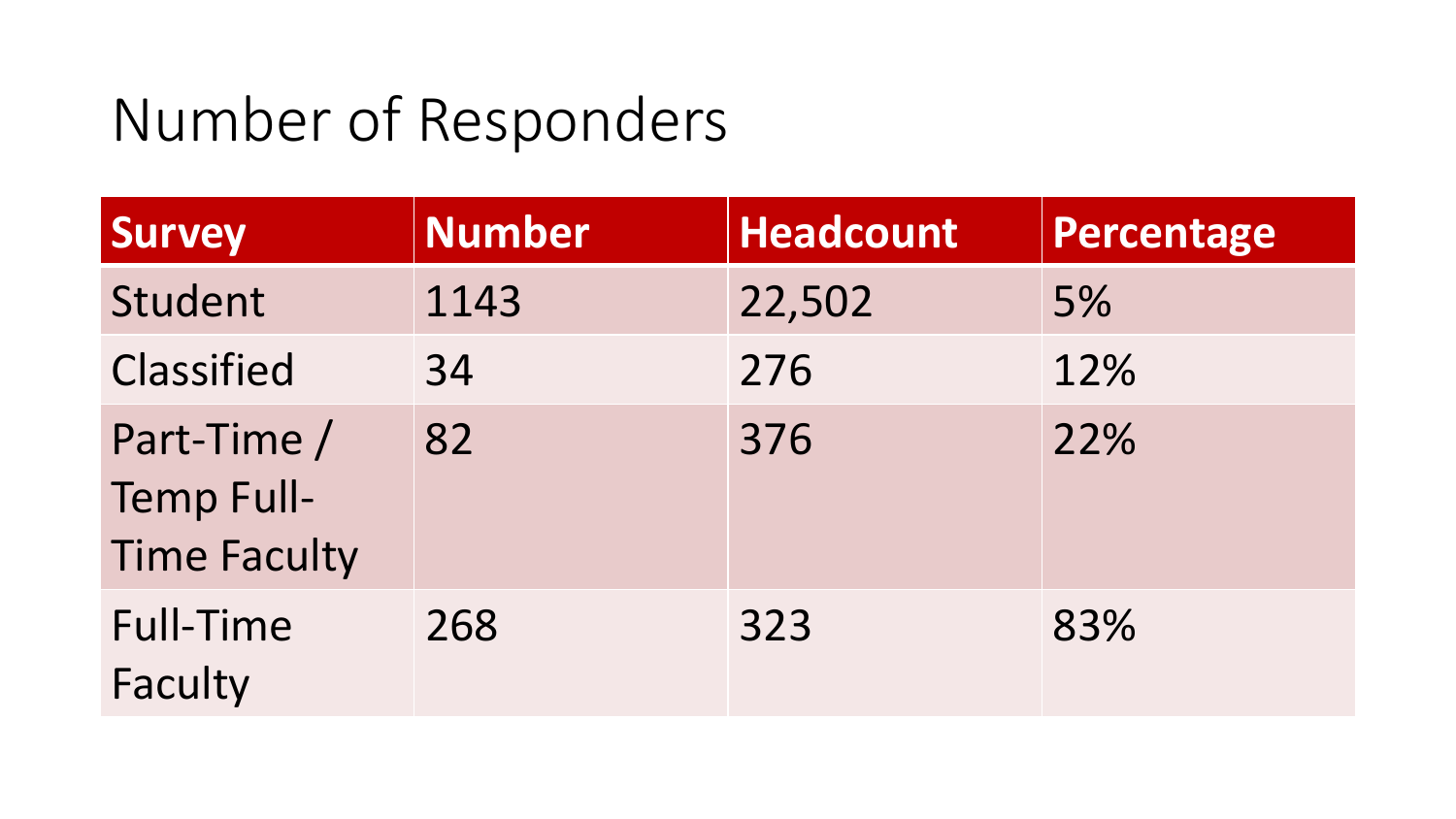#### Note

• Questions in presentation are summarized and not the exact phrasing. Exact wording of the surveys is published on the WITF webpage.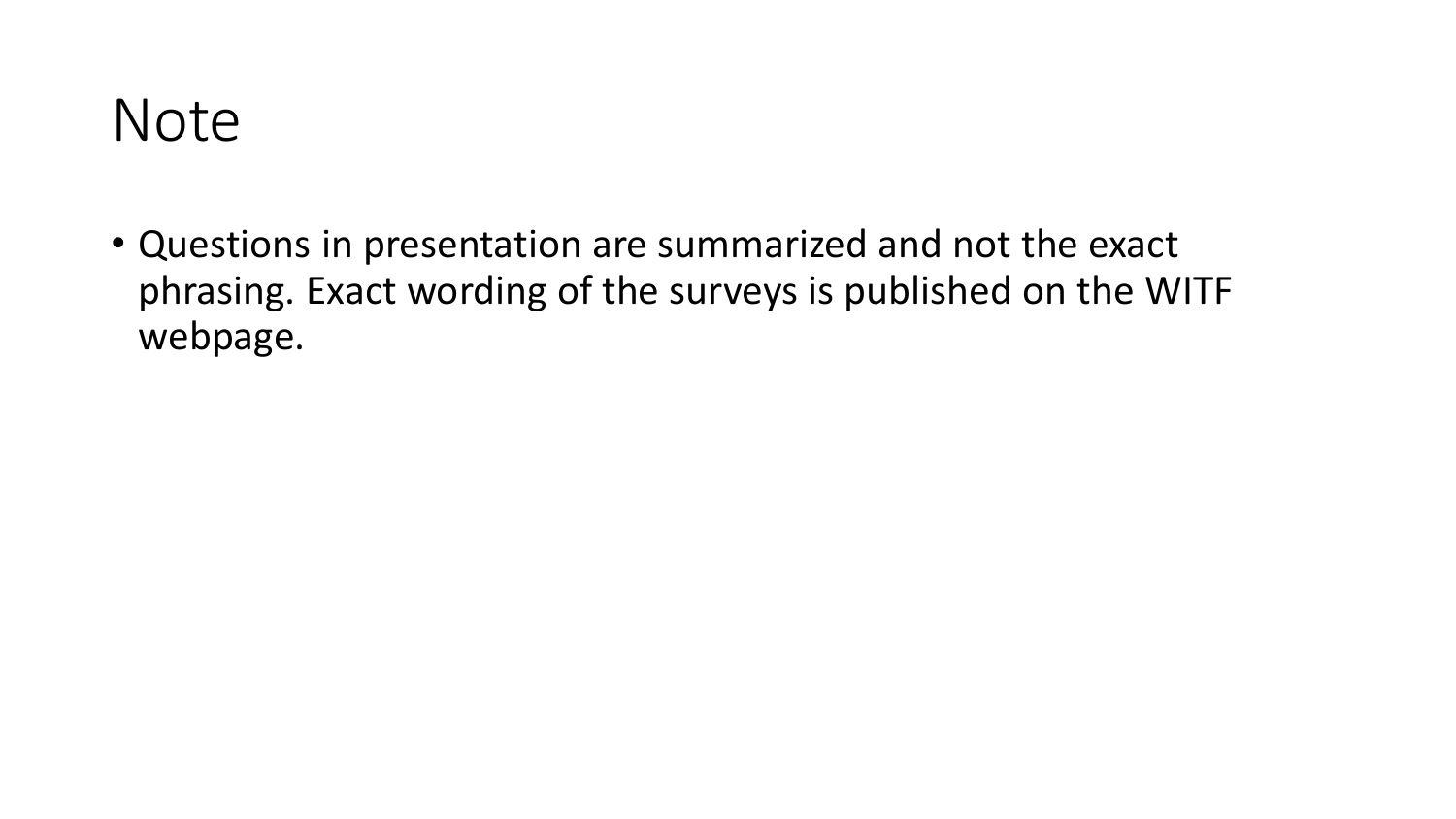If BC added a 5-week winter intersession that would not change the academic calendar, would you support the change?

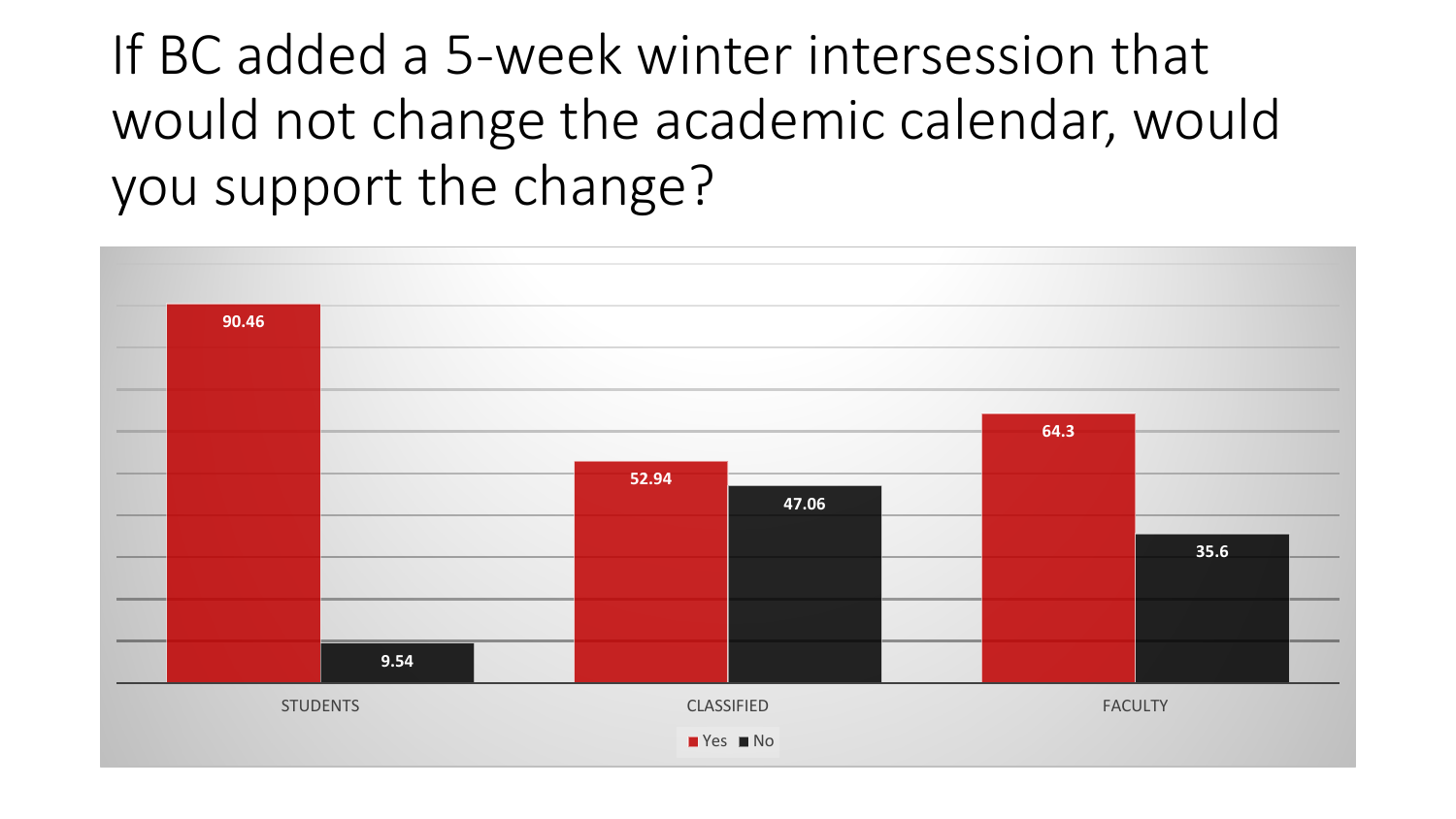## Would you work/teach/take a class during a 5-week intersession?

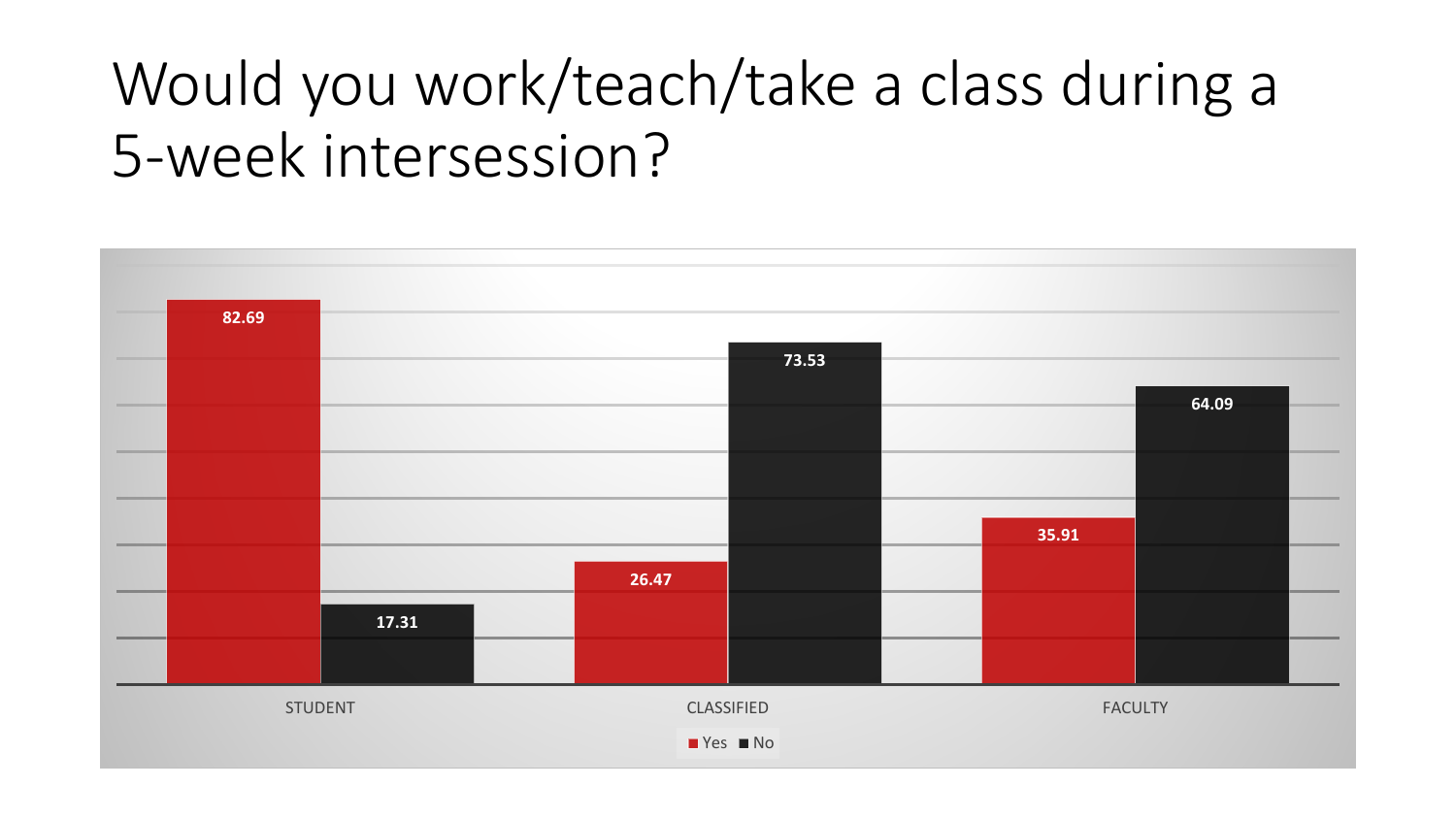If BC added a 6-week winter intersession that would change the academic calendar, would you support the change?

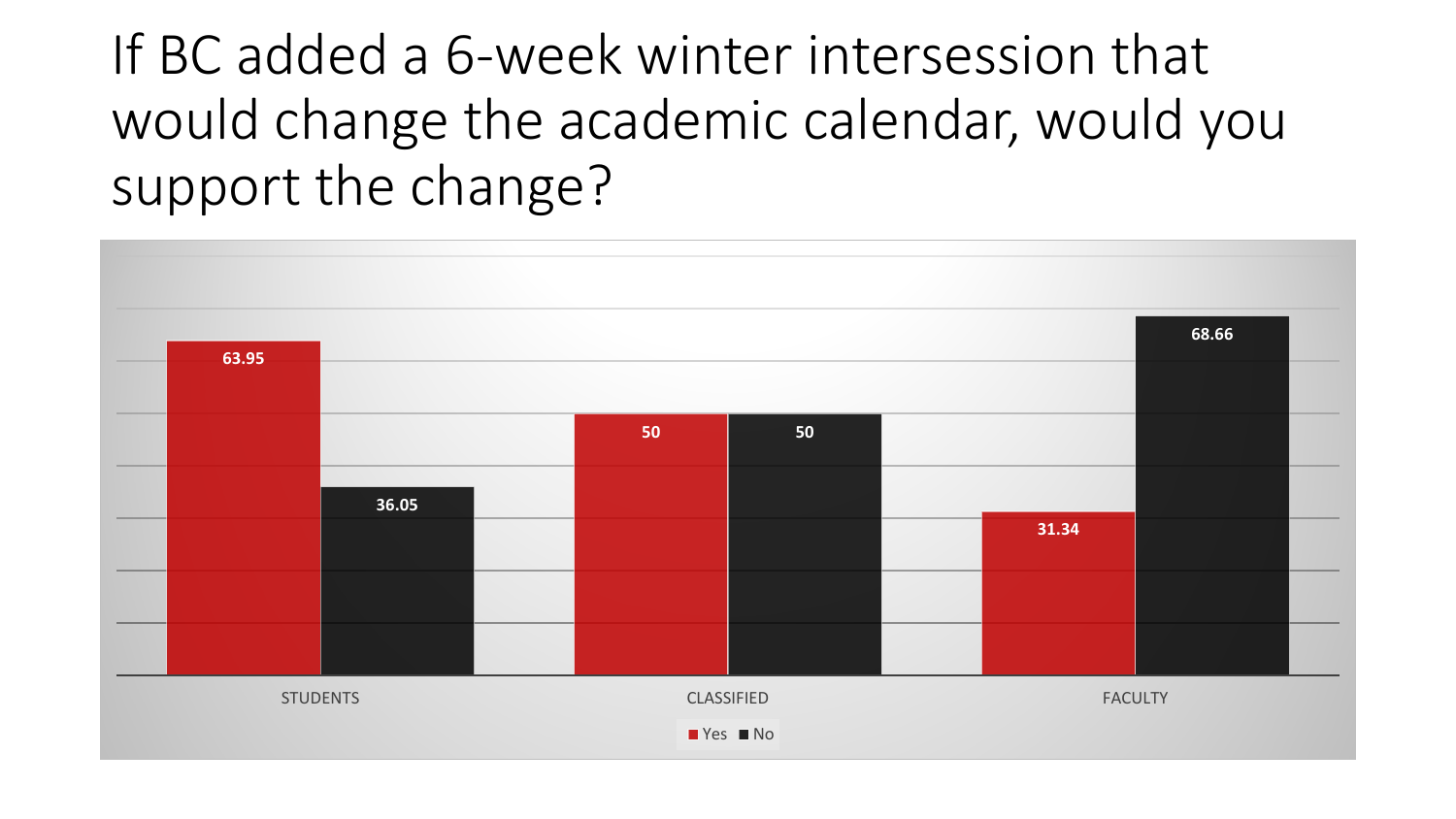## Would you work/teach/take a class during a 6-week intersession?

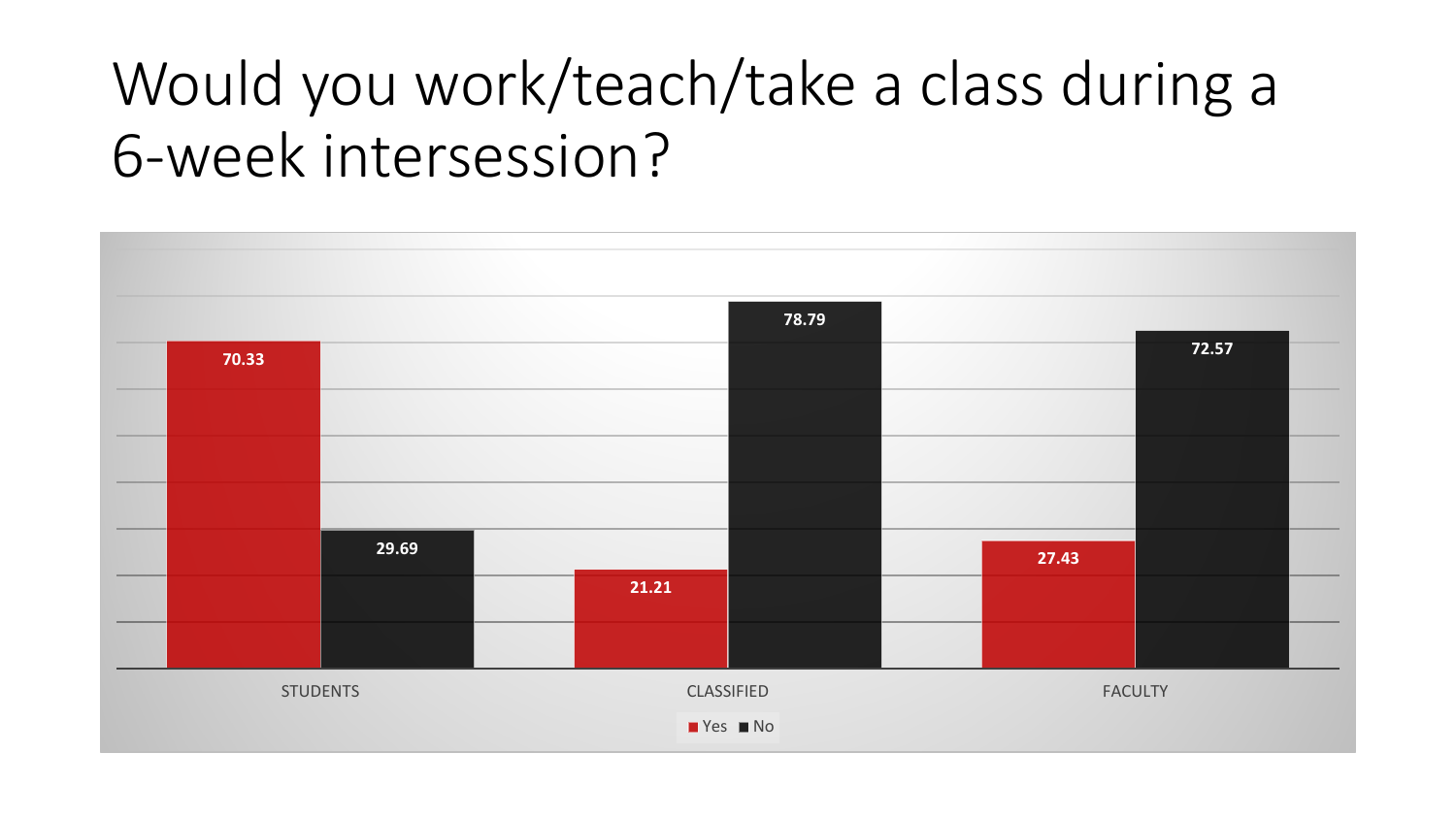### If BC added a 6-week winter intersession, which option would you prefer?